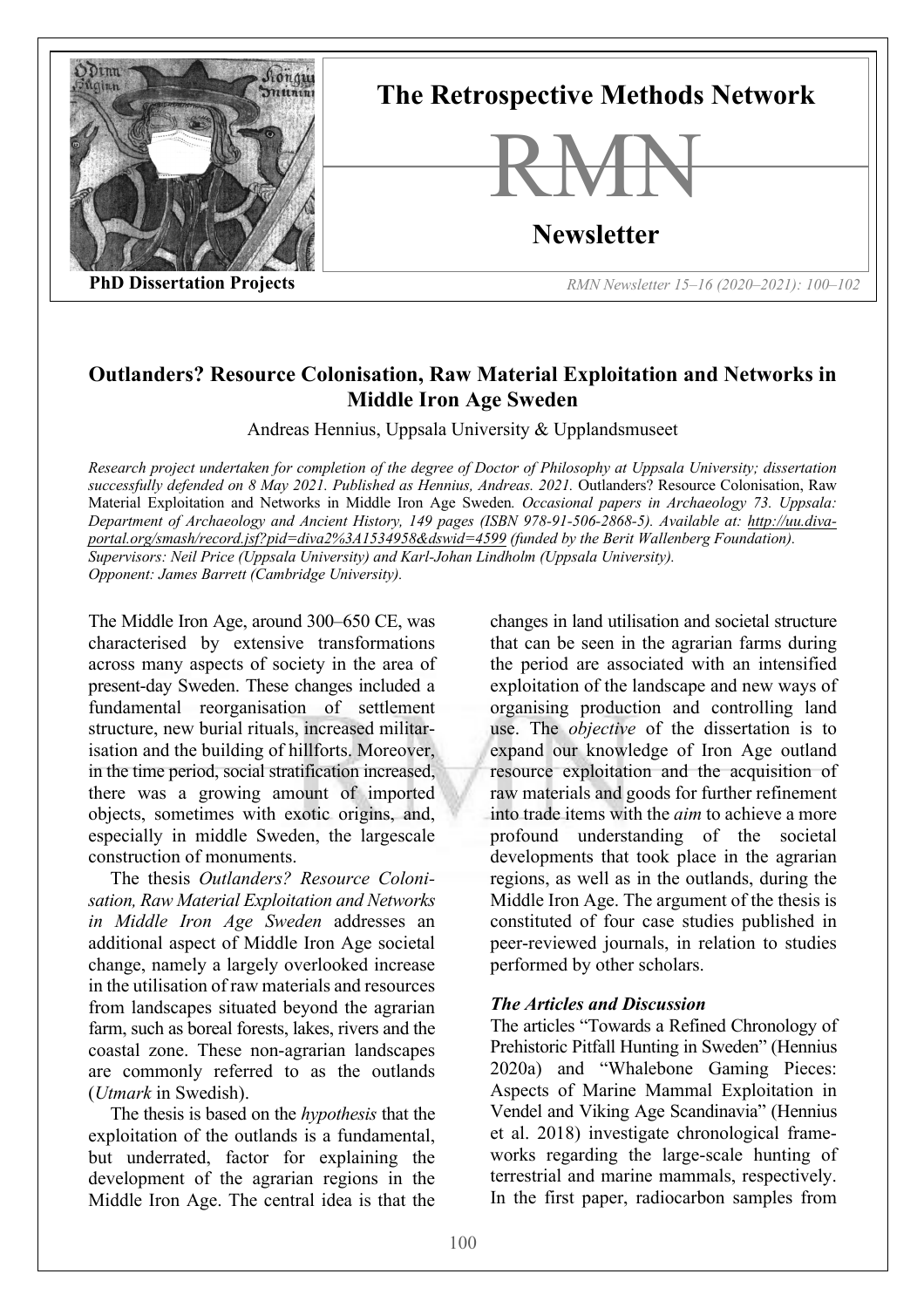

*Figure 1. Chronological developments based on present knowledge and the appearance in archaeological empirical material of different phenomena discussed or referred to in the thesis. White – no or as yet very scarce indications, light grey – indications of small-scale activities or ini-tial production, dark grey – extensive indications or large-scale production. The upper part of the table shows changes in the infields, lower part the outland changes. Related phenomena marked with colour coding in the second column*.

pitfalls in the boreal forests are analysed using Kernel Density Estimations (KDE) to create a chronological model of pitfall hunting. The second paper is based on a study of raw materials used in the production of gaming pieces. By using a combination of osteological methods and ZooMS, the analyses show that a majority of the Late Iron Age gaming pieces were made from whalebone, primarily from bone of the North Atlantic right whale *(Eubalaena glacialis)*. Furthermore, the study suggests that these mass-produced and standardised gaming pieces were distributed via extensive networks, dating from as early as the Vendel Period.

In "Viking Age Tar Production and Outland Exploitation" (Hennius 2018) Iron Age tar production is discussed. The production of tar transforms from small-scale production at settlements during the Early Iron Age to largescale production located in the woodlands during the Late Iron Age. This relocation certainly had major implications for planning the production and work organisation and was probably implemented and conducted on a seasonal basis with the intention of using the tar as a commodity in supraregional trade networks.

In "Outland Exploitation and the Emergence of Seasonal Settlements" (Hennius 2020b), the emergence of seasonally utilised sites during the Middle Iron Age is discussed, aiming to deepen the understanding of societal development and the interdependence between different types of landscapes and resource areas. The article bridges the infield/outland dichotomy by studying the reorganisation of grazing systems in relation to the emergence of seasonal production sites in the outlands in the middle of the Iron Age from a coherent model of explanation. The development of multifunctional sites for intermittent use in the outlands is related to increasingly stronger claims to and control of land, which is also visible in the agrarian units in the field during the period. This change affects both the work organisation of the actors involved and social relationships. The chronological coherence between outland resource acquisition and the development of the agrarian regions shows an interdependence between different types of landscape.